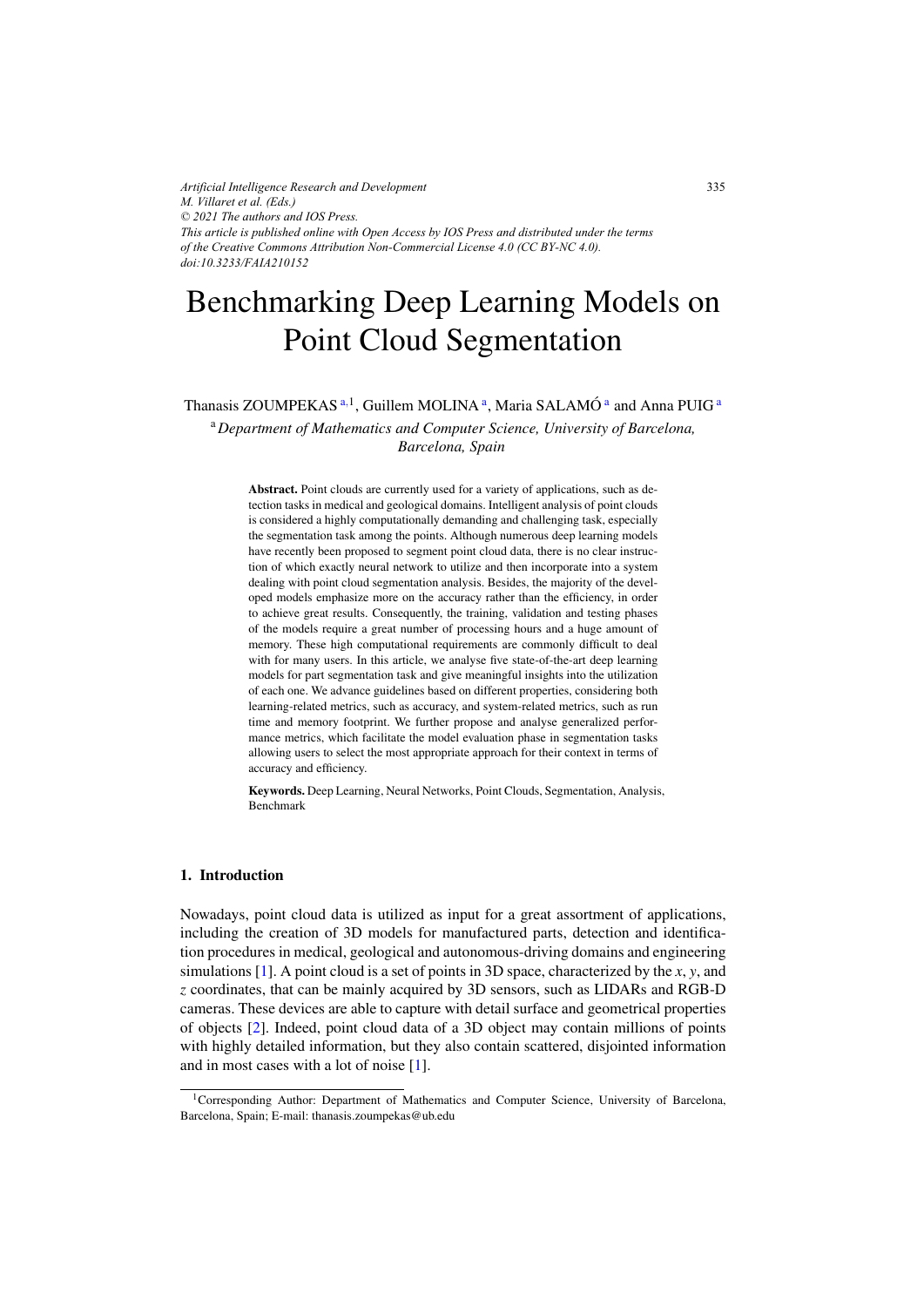In fact, the rapid advancements of the 3D sensing technology in recent times are increasing the demand for 3D point cloud processing techniques in order to extract implicit information. In this sense, deep learning approaches are the most frequently used techniques providing intelligent solutions in a wide range of applications. However, the intelligent analysis of such huge data is a highly computationally demanding and complex task, especially the segmentation task among the points [\[3\]](#page-9-0). The segmentation process is the categorization of the points of an object into different parts and groups. It is based on the notion that the points belonging to a specific area of an object have the same properties. The segmentation of scattered and huge data such as point clouds is a challenging process and usually segmentation models mainly focus on the improvement of accuracy [\[4\]](#page-9-0) rather than efficiency.

Numerous intelligent approaches achieve great accuracy in segmenting parts of objects and whole scenes of point cloud data [\[5,6\]](#page-9-0). While some of them include measurements of the computational power per second (i.e. FLOPS), such as [\[6\]](#page-9-0), or investigate memory costs of operations[\[7\]](#page-9-0), there is still a big open question on the efficiency of the accurate models. It is considered highly important to include all feasible metrics for a proposed model, as pointed out by [\[8\]](#page-9-0), but to the best of our knowledge, at the time of this writing, there is no specific performance evaluation approach that evaluates the point cloud data segmentation accuracy of a model concerning the time and memory allocation needed to achieve the best accuracy score. In this article, we address this issue and experiment with five of the most accurate Neural Networks<sup>2</sup> for segmenting parts of objects represented with point cloud data. Specifically, we analyse PointNet [\[9\]](#page-9-0), PointNet++ [\[10\]](#page-9-0), Kernel Point Convolution (KPConv) architecture [\[5\]](#page-9-0), Position Pooling (PosPool) architecture [\[7\]](#page-9-0) and Relation-Shape Convolutional (RSConv) neural network [\[6\]](#page-9-0).

Thus, our paper makes three contributions: (i) We analyse the performance of the used models in relation to time and average memory allocation, apart from accuracy, (ii) We propose and formulate novel performance metrics taking into account both *learningrelated*, such as *mIoU*, and *system-related* metrics, such as run time and memory footprint, (iii) We analyse in-depth these metrics to define clear and meaningful insights on the accuracy and efficiency of the models and the trade-off between them.

#### 2. Related Work

Point cloud segmentation using deep learning models is an emerging study field and have recently caught the attention of a vast majority of researchers, mainly due to the presence of unique challenges, such as the lack of structure and the high dimensionality of the data [\[3\]](#page-9-0). Apart from that, numerous review studies present multiple deep learning models handling point clouds with a great accuracy  $[3,1,11]$ . The groundbreaking neural network dealing with such tasks was PointNet [\[9\]](#page-9-0) and after its release, a great extent of models came out improving the segmentation and classification accuracy of it [\[11\]](#page-9-0).

In the original study of PointNet, Qi et al. [\[9\]](#page-9-0) include a short time and complexity analysis of it. However, their analysis do not take into consideration multiple comparison dimensions among the other published neural networks. More recently, Liu et al. [\[7\]](#page-9-0), compare their proposed model to other studies showing a benchmark that is mostly fo-

<sup>2</sup>https://paperswithcode.com/sota/3d-part-segmentation-on-shapenet-part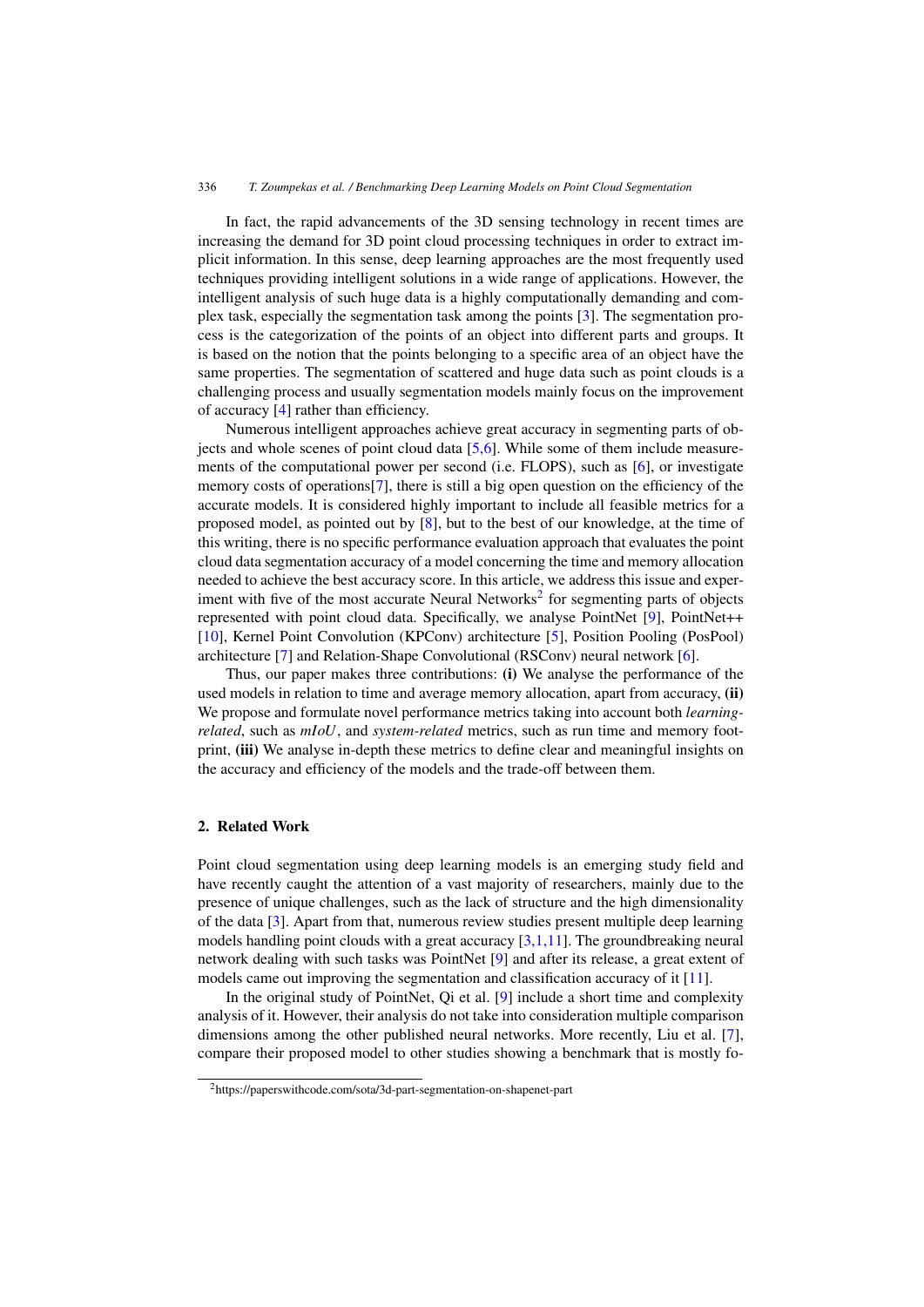cused on accuracy and endogenous parameters of the neural networks, for example, width and depth of the architectures. In addition, the majority of the new and state-of-theart models, such as [\[12,5,10\]](#page-9-0), focus primarily on the improvement of the segmentation accuracy, providing basic or no information regarding efficiency.

There are also approaches, that consider other metrics apart from accuracy of the model. Coleman et al. [\[13\]](#page-9-0) present an evaluation approach of deep learning models taking into account *system-related* and *learning-related* performance metrics, such as training time and accuracy respectively. They provide a benchmark that compares the training time needed to achieve the state-of-the-art accuracy, as well as, the the time it takes to infer having the best accuracy. Additionally, an extensive research of time-to-accuracy performance analysis is presented in [\[14\]](#page-9-0). However, these studies focus on image classification and segmentation tasks, involving imagery data, i.e. 2D data but not point clouds.

On the other hand, Garcia-Garcia et al. [\[8\]](#page-9-0) present an interesting study on deep learning techniques with an application to segmentation task. They put on foreground not only the accuracy but also the efficiency of a wide range of methods involving not just 2D image data but even 3D point cloud data. They highlight that there is a need for performance evaluation of segmentation models to be considered useful and valid in practice. Even though, they claim that the most important metrics for the evaluation of deep learning segmentation models should be the execution time, the memory footprint and the accuracy, stating that the trade-off among them should be parameterized depending on the system's or analysis' objective, their analysis provide only accuracy-related results.

We consider there is a gap in benchmarking in-depth segmentation models on point cloud data, taking into consideration dimensions such as execution time, memory footprint and accuracy, that allow users to validate and select the appropriate model for their specific application or context.

#### 3. Proposal

We propose a performance benchmark for deep learning algorithms for the task of point cloud part segmentation. Our main inspiration is derived from  $[13,8]$  and the lack of studies highlighting which is the best Neural Network in terms of accuracy and efficiency for the part segmentation task. Please note, that by the term accuracy in the segmentation process, we denote the performance in the metric of point *Intersection over Union* (*IoU*), which is explained onwards. Also, the term efficiency describes the least amount of resources of a method in run time and memory footprints. Therefore, we experiment with a well-known point cloud dataset, and we analyse five of the most accurate deep learning models providing not only segmentation accuracy, i.e learning-related metrics, but also system-related metrics, such as run time and memory footprints.

We acknowledge that accuracy is necessary in any intelligent system. However, other performance dimensions should also be considered and evaluated. Thus, we propose novel performance metrics aiming to balance the decision border between accuracy and efficiency, taking into consideration both learning-related and system-related metrics.

Considering learning-related metrics, the point *Intersection over Union* (*IoU*) performance metric is the most typical metric to evaluate 3D point cloud part segmentation models. *IoU* is simply defined as  $IoU = \frac{A \cap B}{A \cup B}$ , where *A* is the area of points of ground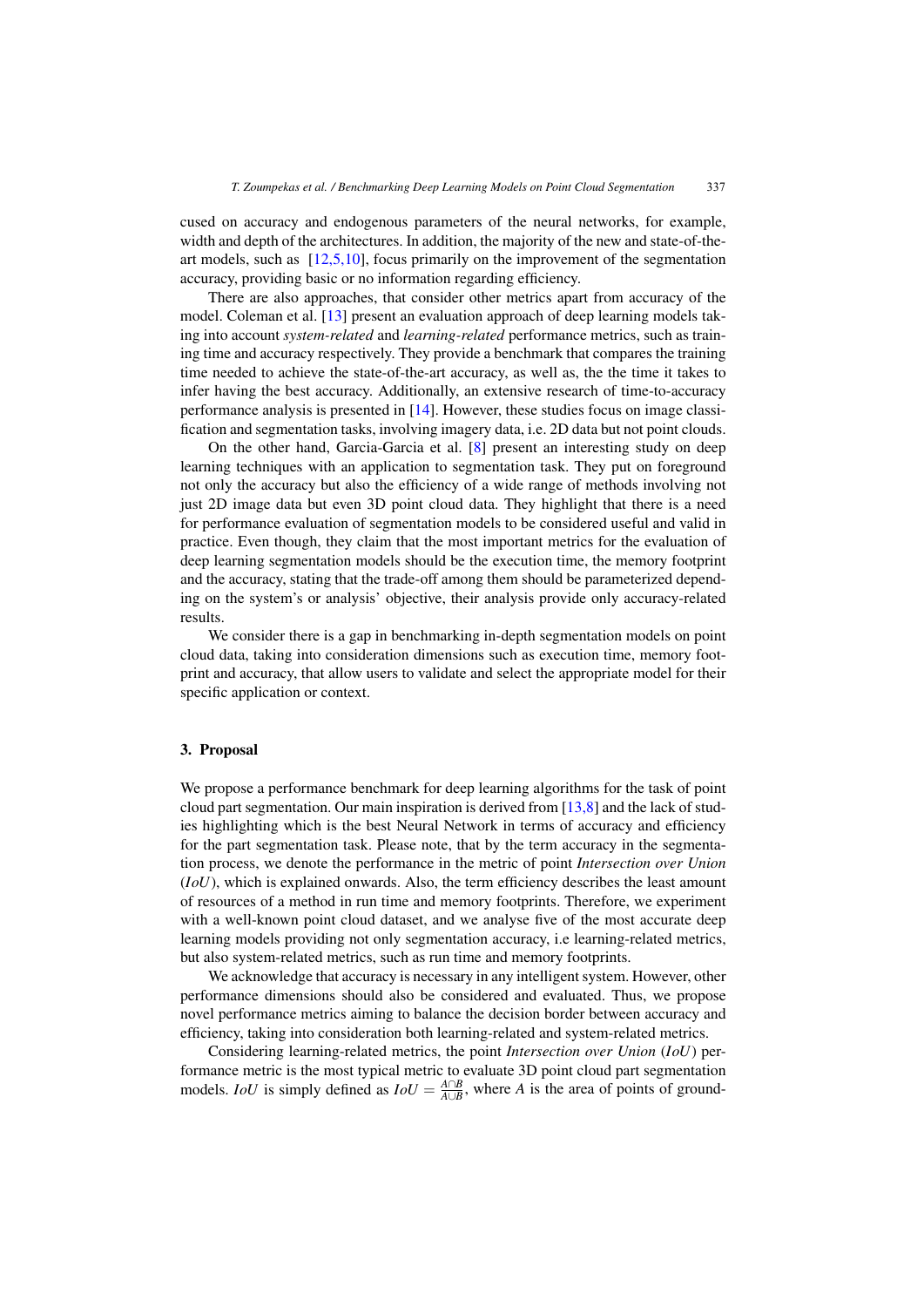<span id="page-3-0"></span>truth point cloud and *B* of the predicted point cloud. It appears in the majority of the research studies working in the aforementioned field, such as [\[9,10,5,7,6\]](#page-9-0). Specifically, two variants of the *IoU* metric are the most used ones, the mean Intersection over Union (*mIoU*) obtained by averaging across all Classes (*CmIoU*) and all Instances (*ImIoU*). For clarification, the *ImIoU* is the average of the *mIoU* across all point clouds, i.e. all learning instances. The *CmIoU* metric is the average of the *mIoU* across all point clouds belonging to specific classes and then averaged again on the number of classes. The details of the aforementioned metrics are also described in [\[6\]](#page-9-0).

Aside from the learning-related performance metrics, we further measure the system-related metrics such as run time and average amount of memory allocated by the Graphics Processing Unit (GPU) of the whole learning procedure of each utilized neural network.

#### *3.1. Proposed Metric*

Specifically, we propose the *FCmIoU* , *FImIoU* and *Fgeneral* and we analytically explain the formulation of them below, in equations (1), (2) and [\(3\)](#page-4-0) respectively. We formulate the *FCmIoU* (Eq. 1) that provides a per class segmentation accuracy (*CmIoU*) as well as the efficiency of the model involving the total run time  $(t_{total})$ , which is the total time spent to finish the whole learning process of training, validation and testing, and the average percentage of GPU memory allocation (*GPUmem*) that is used for computations in the whole learning process. In a similar way, we formulate the  $F_{ImIoU}$  (Eq. 2), which aims to balance the decision border in model selection among *ImIoU*, *ttotal* and *GPUmem*. Finally, in an attempt to give a more generalized metric facilitating further the model selection procedure, considering both general accuracy and efficiency of the models, we propose the *Fgeneral* (Eq. [3\)](#page-4-0), which is the arithmetic mean between the *FCmIoU* and *FImIoU* . For comparison purposes across the different metrics, we normalize all the values per metric in the range  $[0,1]$ .

In  $F<sub>ChIoU</sub>$  (Eq. 1), we denote β the coefficient that balances the decision border among *CmIoU*,  $t_{total}$  and *GPU<sub>mem</sub>* metrics. Higher β values portray more focus on the learning-related metric of *CmIoU*. In the notion of system-related metrics, i.e time and memory, the best model is considered to be the one having the lowest time duration and with the smallest memory footprint. Thus, in an attempt to highlight this, we formulate the time-related component in the equation as  $(1-t_{total})$  and the memory-related component as  $(1 - GPU_{mem})$ . Likewise, in *F<sub>ImIoU</sub>* (Eq. 2) we denote  $\alpha$  the balance coefficient among *ImIoU*,  $t_{total}$  and  $GPU_{mem}$ . Note that both  $\beta$  and  $\alpha$  coefficients take values in the range of  $[0,1]$  and the sum of the weight factors in the equations is equal to 1, i.e.  $\beta + \frac{(1-\beta)}{2} + \frac{(1-\beta)}{2} = 1$  and  $\alpha + \frac{(1-\alpha)}{2} + \frac{(1-\alpha)}{2} = 1$ . All the proposed metrics, i.e.  $F_{CmloU}$ ,  $F_{ImIoU}$  and  $F_{general}$ , take values in the range [0, 1].

$$
F_{CmloU} = \beta * CmloU + \frac{(1-\beta)}{2} * (1 - t_{total}) + \frac{(1-\beta)}{2} * (1 - GPU_{mem})
$$
 (1)

$$
F_{\text{ImIoU}} = \alpha * \text{ImIoU} + \frac{(1 - \alpha)}{2} * (1 - t_{\text{total}}) + \frac{(1 - \alpha)}{2} * (1 - \text{GPU}_{\text{mem}})
$$
(2)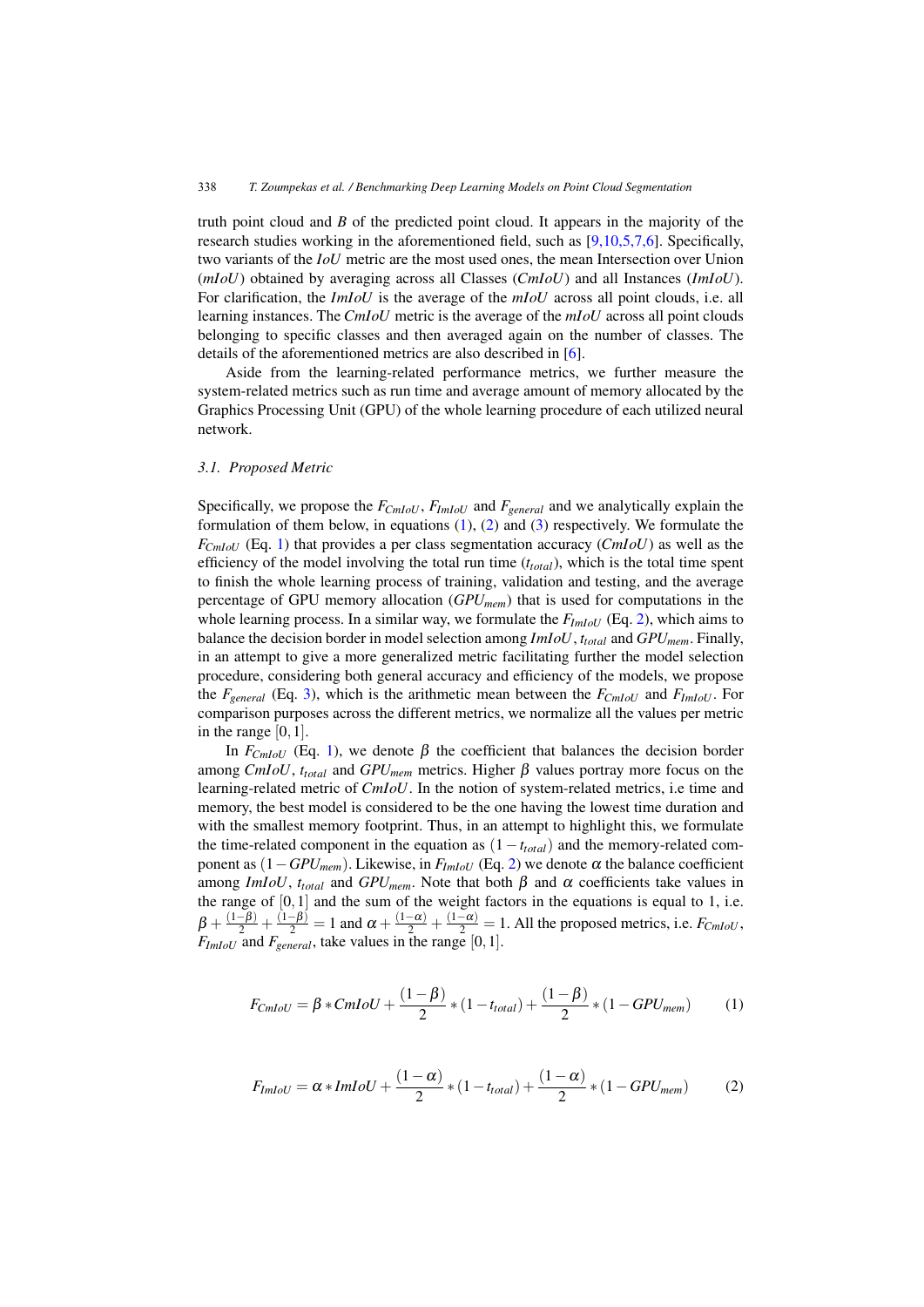$$
F_{general} = \frac{F_{CmloU} + F_{ImIoU}}{2}
$$
\n(3)

<span id="page-4-0"></span>Note that the proposed metrics can be used stand-alone (Eqs. [1](#page-3-0) and [2\)](#page-3-0) or combined in a unique metric (Eq. 3) for more generalized performance evaluation, depending on the objective of the application.

#### 4. Evaluation

This section presents the segmentation models, the data used and the benchmark protocol in our evaluation process. Finally, we show and analyse our results.

#### *4.1. Models*

We investigate five of the most accurate neural networks dealing with 3D point cloud part segmentation. Following, we briefly describe them.

PointNet [\[9\]](#page-9-0) is considered one of the fundamental and pioneering deep learning architectures on point cloud data, which handles both classification and segmentation tasks using point-wise operations. It focuses on the global structure of a point cloud while being symmetrical or invariant by the input order of point clouds. Additionally, it features point-wise robustness against noisy elements, perturbation or missing data. However, the point-wise feature extraction operations of PointNet do not take into consideration the topology of the points, i.e. neighbourhoods of points.

PointNet++ [\[10\]](#page-9-0) is the successor of the PointNet architecture that is capable to focus on both the global and local structure of a point cloud object. Moreover, it also considers the geometrical properties and is robust to size variance and point density variance per point and per neighbourhood of points. One strong point of PointNet++ is that it is adequate to deal with surfaces of point clouds.

KPConv [\[5\]](#page-9-0) approach emphasizes on local aggregation computations among the points. Specifically, it uses kernel operations, which are defined by a set of points distributed in a sphere. The convolutions are based on a defined metric system and are dependent on the dimensions of the input data. Thus, they need to be adjusted to adequate sizes for each problem. KPConv is one of the best state-of-the-art point cloud segmentation algorithms, which achieves great performance while being robust against varying density neighbourhoods.

PosPool [\[7\]](#page-9-0) emphasizes also, like the KPConv architecture, on local aggregation computations among the points. It uses a more simple way of computing the local properties of point clouds rather than using complex structures. The authors claim that the PosPool neural network has similar computational capabilities and is more robust to noisy or missing data than most of its competitors, even by using zero learnable parameters for local aggregation operations.

RSConv [\[6\]](#page-9-0) architecture focus, on local aggregation computations. Equivalent to 2D convolutional operations are used to extract meaningful features from the input point cloud. They are defined by a spherical shaped neighborhood, which is characterized by subsets of input points as centroids. Mainly the point features are derived by a selected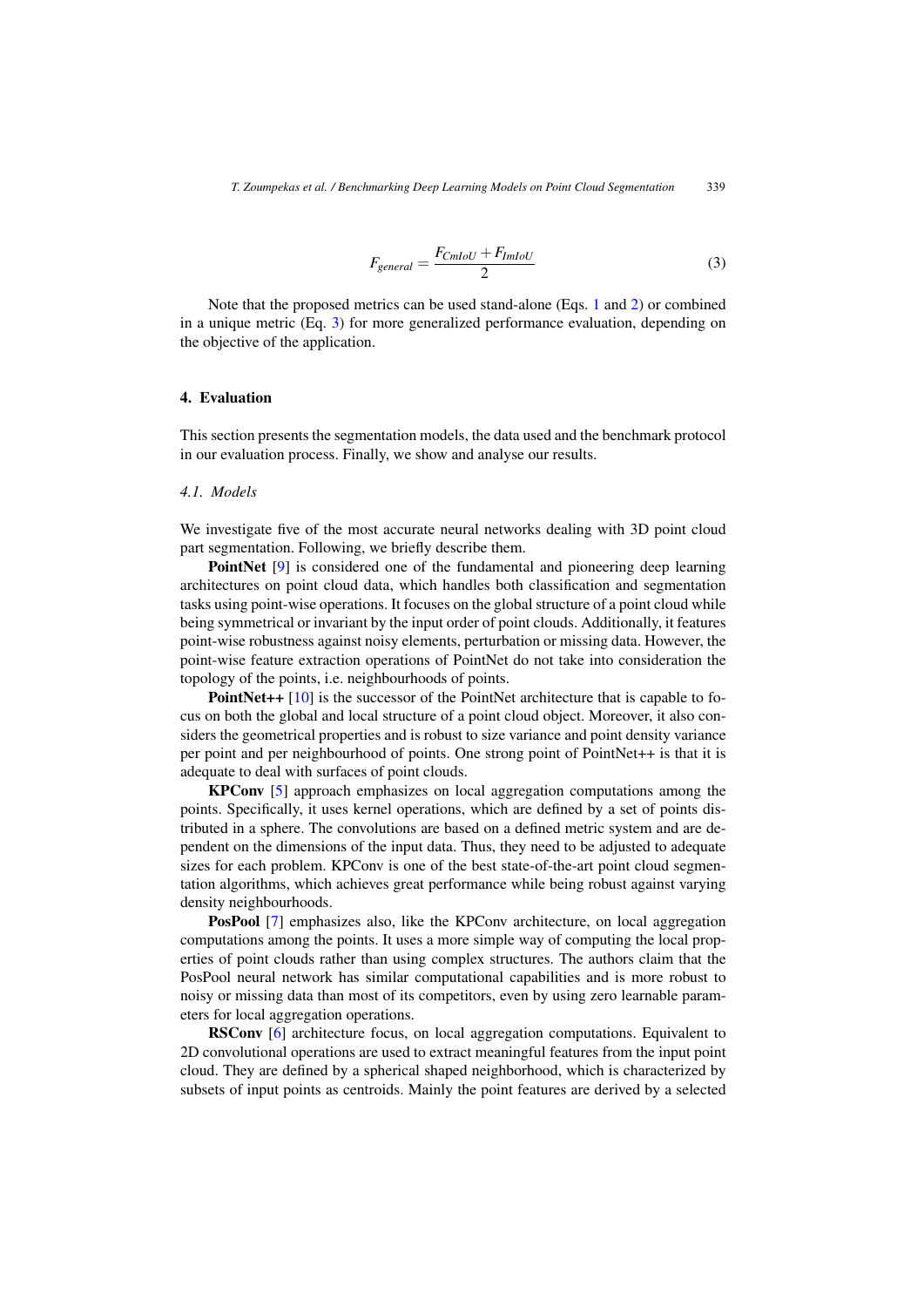relation, for instance the euclidean distance, between the points and the aforementioned centroids. RSConv is considered to be a generalization of the traditional 2D convolutions, as the weights of the convolution matrix are dependent on the position of each point in relation to the center of the convolutional operation. Additionally, it is invariant to permutations, robust to rigid transformations and captures well the relations between the points.

It should be noted that all the aforementioned models evaluate their performance focusing mainly on learning-related metrics, such as *mIoU*.

### *4.2. Data*

We use the ShapeNet dataset for part segmentation, namely ShapeNet-Part<sup>3</sup>. The utilized version of dataset contains 16881 models of 3D point clouds categorized in 16 distinct shapes. In each category, from two to six parts are annotated, summing up to 50 annotated parts in total. The labeled categories are: *aeroplane, bag, cap, car, chair, earphone, guitar, knife, lamp, laptop, motor, mug, pistol, rocket, skateboard and table*. More information on ShapeNet data can be found in its official and published articles [\[15,16\]](#page-9-0).

#### *4.3. Benchmark Protocol*

We have created a benchmark protocol, according to which all the selected models have been trained, validated and tested. The utilized system for the experiments has the following configuration: (i) CPU: Intel Core i9-10900, (ii) RAM: 32GB, (iii) GPU: Quadro RTX 5000 - 16 GB, and (iv) OS: Ubuntu 20.04. In addition, we used the Torch-Points3D [\[17\]](#page-9-0) framework, using Python 3.8.5, CUDA 10.2 and PyTorch 1.7.0 version.

Regarding the training, validating and testing of the utilized networks, we utilize the original split following the [\[15\]](#page-9-0). Specifically, we use a training set size of 12137 point clouds, a validation set size of 1870 and a test set size of 2874. The batch size is set to be 16 and the optimizer of the networks is the Adam. Additionally, to tackle overfitting issues, we use exponential learning rate decay and batch normalization techniques, both of them evaluated at every epoch. Finally, we trained all the networks for 200 epochs. After the training phase on each epoch, the models are validated and tested.

## *4.4. Results*

Figure [1](#page-6-0) displays the total run time of each model in relation to the total number of epochs and highlights when the best*CmIoU* and *ImIoU* are recorded in the testing phase of each one of the models. The first observation is that all the models require different run time per epoch to complete the learning process, with the fastest one being the PointNet++ and the slowest one the PPNet. Additionally, the models achieve their best accuracy in different epochs having distinct time duration in their learning processes.

Following our initial observations, we detail the measurements of the learning process of models in Table [1.](#page-6-0) We observe that RSConv is the best method in test data achieving an *ImIoU* score of 85.47 and a *CmIoU* of 82.73. PointNet++ comes second in terms of *ImIoU* and *CmIoU* metrics, achieving scores of 84.93 and 82.50 respectively. Additionally, PPNet achieves the same *CmIoU* metric of 82.50 as PointNet++.

<sup>&</sup>lt;sup>3</sup>Available at: https://shapenet.cs.stanford.edu/media/shapenet\_part\_seg\_hdf5\_data.zip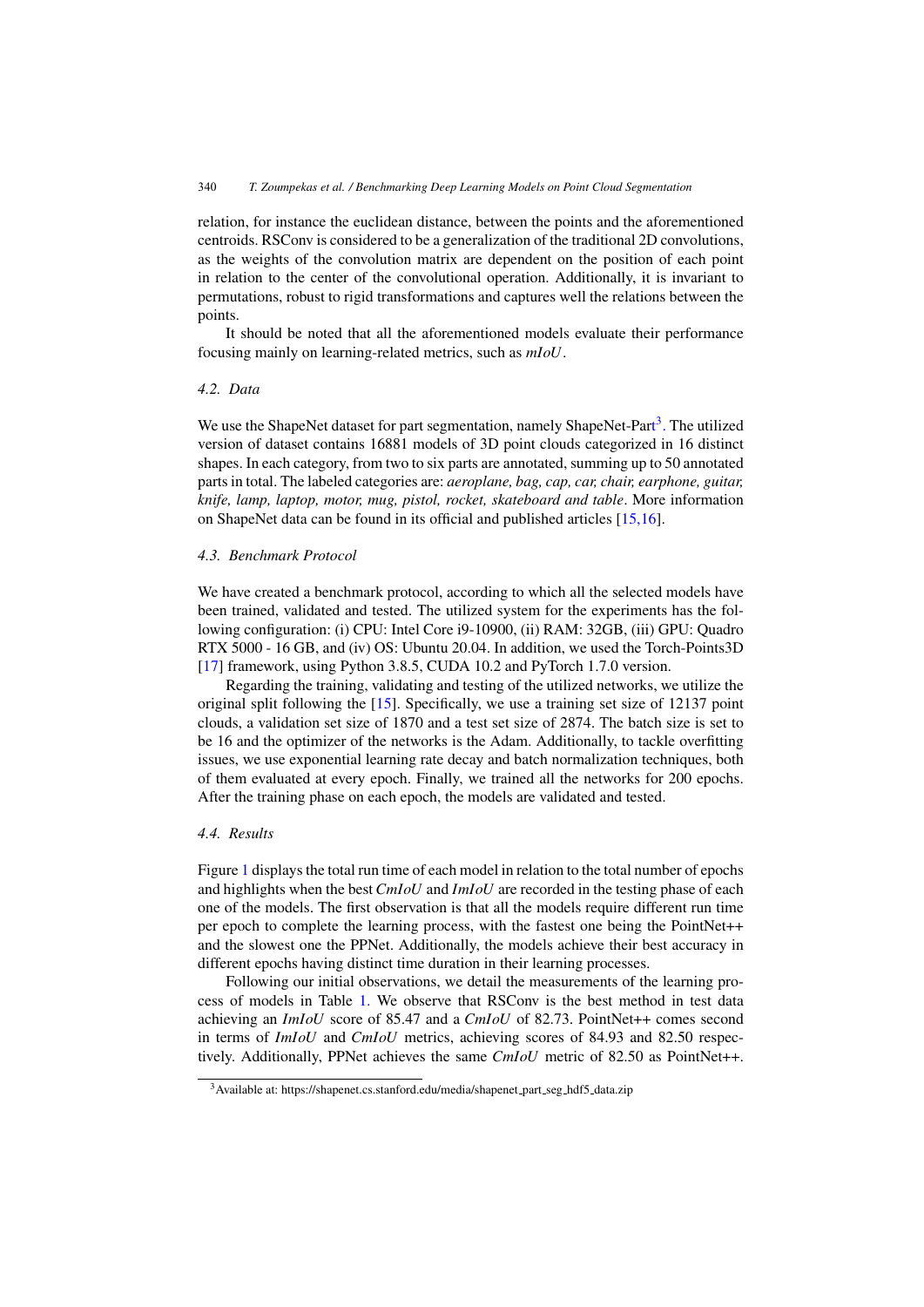<span id="page-6-0"></span>

Figure 1. Comparison of Models - Time vs Epochs. The *Total Run Time* is denoted in hours.

Table 1. Deep Learning Models - Performance Evaluation of the learning process in 200 epochs. We display the best achieved *CmIoU* and *ImIoU* evaluation metrics in training, validation and test sets. We further denote the time spent to finish the whole learning process of training, validation and testing as  $t_{total}(h)$ , the time spent to achieve the best performance in relation to *CmIoU* and *ImIoU* metrics in the test data as *CmIoUbest time*(*h*) , *ImIoU*<sup>*best*</sup> respectively, and the average GPU memory allocation in percentage in whole learning process as  $GPU_{mem}(\%)$ . We use dark grey and light grey cell colors to denote the best and the second best score per metric respectively.

| Method        | <b>Training Set</b> |       | <b>Validation Set</b> |       | <b>Test Set</b> |       | $t_{total}(h)$ | $ImIoU^{best}_{time(h)}$ | $CmloU_{time(h)}^{best}$ | $GPU_{mem} (\%)$ |
|---------------|---------------------|-------|-----------------------|-------|-----------------|-------|----------------|--------------------------|--------------------------|------------------|
|               | <i>ImIoU</i>        | CmIoU | <i>ImIoU</i>          | CmIoU | <i>ImIoU</i>    | CmIoU |                |                          |                          |                  |
| PointNet      | 89.80               | 89.81 | 86.39                 | 79.87 | 84.24           | 79.03 | 5.55           | 4.77                     | 4.99                     | 33.7             |
| PointNet++    | 90.45               | 90.85 | 86.83                 | 83.08 | 84.93           | 82.50 | 4.55           | 2.03                     | 3.36                     | 36.3             |
| <b>KPConv</b> | 91.99               | 91.91 | 86.61                 | 82.43 | 84.22           | 82.39 | 23.01          | 6.21                     | 21.96                    | 60.4             |
| PPNet         | 92.37               | 92.89 | 86.46                 | 82.56 | 83.87           | 82.50 | 29.28          | 24.71                    | 22.33                    | 89.0             |
| <b>RSConv</b> | 91.53               | 92.39 | 87.12                 | 82.82 | 85.47           | 82.73 | 12.06          | 4.35                     | 11.81                    | 55.5             |

An interesting observation is that PointNet++ is the fastest neural network with a total run time (*ttotal*) of 4.55 hours, while being the second best in accuracy. It also achieves its peak performance in test data faster than all its competitors, i.e.  $ImIoU_{time(h)}^{best} = 2.03$ and *CmIoUbest*  $t_{time(h)}^{best} = 3.36$  hours. RSConv and PointNet come second in *ImIoU*<sup>*best*</sup><sub>time(*h*)</sub> and  $CmIoU<sub>time(h)</sub>$  respectively.

In terms of average GPU memory usage, PointNet finishes in the first place with 33.7% although the second one, PointNet++, has approximately the same GPU memory usage with a value of 36.3%. Also, PPNet utilizes 89% of total GPU memory while needs about 29.28 hours of time for its computations, appearing to be the most inefficient in terms of memory and time spent. In addition, PPNet reaches the highest performance in learning-related metrics in training set with 92.37 in *ImIoU* and 92.89 in *CmIoU*. However, its poor performance in test set may indicate overfitting issues. Considering our results, the first observation is as follows:

Observation 1. Learning-related *and* system-related *metrics have different winners and the winners of one metric demonstrate lower scores on the others. Thus, a generalized metric that reflects the different behaviour of each model across all scores is needed.*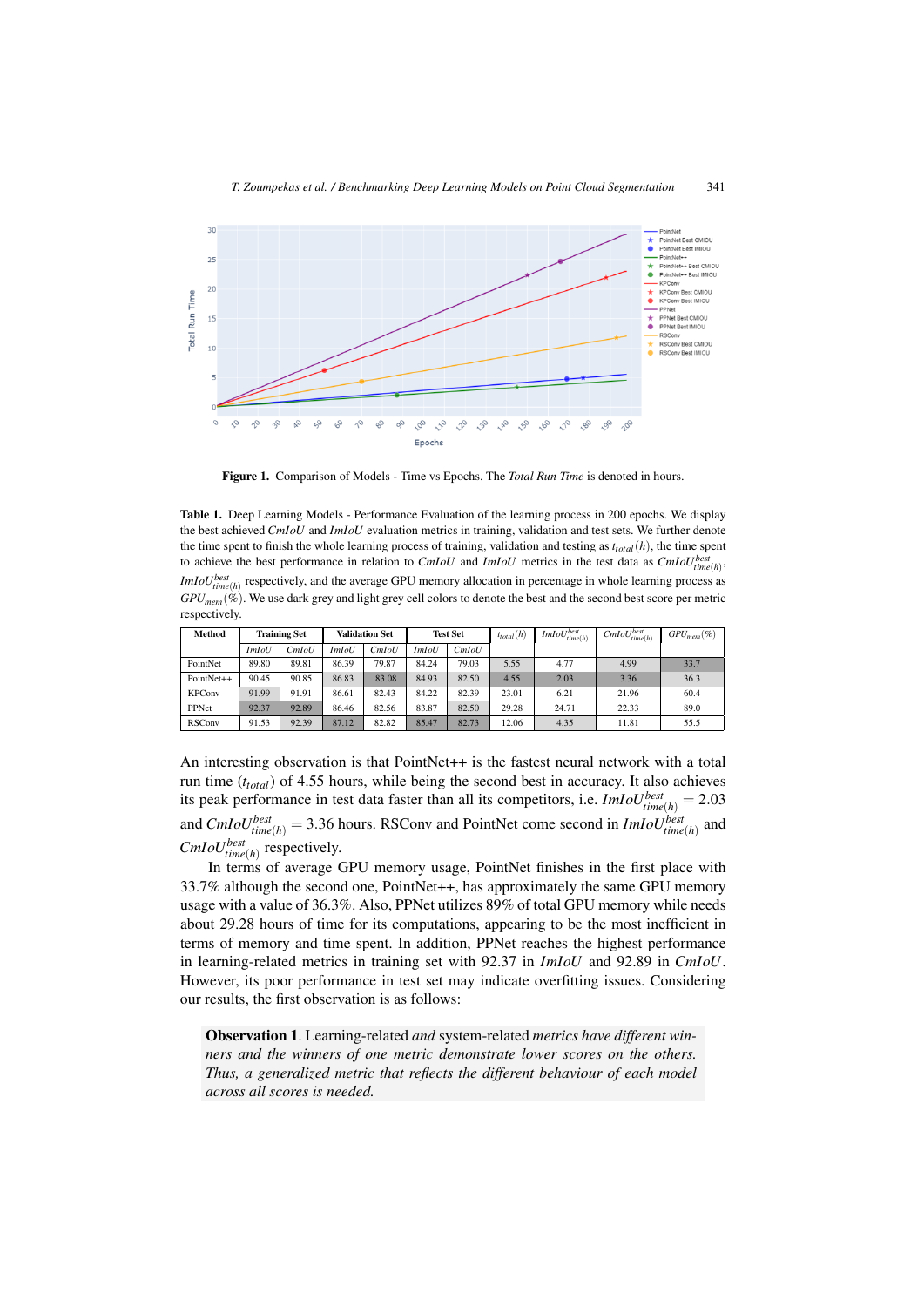| <b>Method</b> |             | $\beta = 0.3$ , $\alpha = 0.3$ |                      |             | $\beta = 0.5$ , $\alpha = 0.5$ |               | $\beta = 0.8$ , $\alpha = 0.8$ |             |               |
|---------------|-------------|--------------------------------|----------------------|-------------|--------------------------------|---------------|--------------------------------|-------------|---------------|
|               | $F_{ImIoU}$ | $F_{CmloU}$                    | $F_{\text{general}}$ | $F_{ImIoU}$ | $F_{CmloU}$                    | $F_{general}$ | $F_{ImIoU}$                    | $F_{CmloU}$ | $F_{general}$ |
| PointNet      | 0.76        | 0.69                           | 0.72                 | 0.61        | 0.49                           | 0.55          | 0.38                           | 0.20        | 0.29          |
| PointNet++    | 0.88        | 0.96                           | 0.92                 | 0.82        | 0.96                           | 0.89          | 0.73                           | 0.95        | 0.84          |
| <b>KPConv</b> | 0.34        | 0.54                           | 0.44                 | 0.30        | 0.65                           | 0.47          | 0.25                           | 0.80        | 0.53          |
| PPNet         | 0.00        | 0.28                           | 0.14                 | 0.00        | 0.47                           | 0.23          | 0.00                           | 0.75        | 0.38          |
| <b>RSConv</b> | 0.76        | 0.76                           | 0.76                 | 0.83        | 0.83                           | 0.83          | 0.93                           | 0.93        | 0.93          |

Table 2. Deep Learning Models - Generalized Performance Evaluation. We use dark grey and light grey cell colors to denote the best and the second best score per metric respectively.

Our results suggest that certain methodology should be taken into consideration in order to select the best model, according to the use-case's requirements, which is practically accurate but also efficient in time and memory needed for the learning procedure. As shown in Table [1,](#page-6-0) the most accurate model for part segmentation is the RSConv, according to the *ImIoU* and *CmIoU* metrics on the test dataset. Additionally, we observe that the most efficient model, taking into account the time and GPU memory allocation is PointNet++, while being second in terms of accuracy.

In Table 2 we evaluate our proposed metrics (see section [3.1\)](#page-3-0). We choose to display three different scenarios simulating the final user's needs. In the first scenario, we select values of  $\alpha = 0.3$  and  $\beta = 0.3$ , which indicate that the model selection process will be more biased towards the system-related behaviour of the models. It is clear that PointNet++ architecture achieves the best scores of  $F_{ImIotU} = 0.88$ ,  $F_{CmlotU} = 0.96$ ,  $F_{general} = 0.92$ . In the second scenario, where  $\alpha = 0.5$  and  $\beta = 0.5$ , we present a balanced approach, giving the same weight in learning- and system-related metrics of each model. In this case, RSConv comes first in *FImIoU* metric with a value of 0.83 although the PointNet++ performance is nearly equal with a  $F_{ImIoU} = 0.82$ . However, PointNet++ outperforms all the other methods in  $F_{CmloU}$  and in  $F_{general}$  metrics. Finally, the third scenario, where  $\alpha = 0.8$  and  $\beta = 0.8$ , displays a learning-related model selection process. RSConv seems to be the prime, achieving the best *FImIoU* of 0.93 although comes second in  $F_{CmloU}$ . However, according to the generalized metric  $F_{general}$ , RSConv maintains the highest score of 0.93. Our results raise a second observation:

Observation 2. *A generalized metric facilitates the model selection procedure according to the user's needs, providing a meaningful insight on the trade-off between efficiency and accuracy.*

The three different scenarios presented, show the ability to select the best segmentation model according to an individual's needs. For instance, adjusting the  $\beta$  and  $\alpha$  values, to values higher than 0.5 indicates that accuracy is the main concern and values lower than 0.5 indicate that the process concerns efficiency more than accuracy. For a balanced performance evaluation procedure, aiming to select the model that balances accuracy and efficiency, a value of 0.5 should be selected.

To sum up, our initial results confirm, to an extent, the accuracy results, that appear in the literature, for each one of the models analyzed. One important aspect that is derived from our evaluation process is that the learning-related or system-related metrics if used in isolation do not provide clear instruction to a user on which is the best deep learning model. This clearly highlights the need for unified metrics, taking into account both learning- and system-related metrics.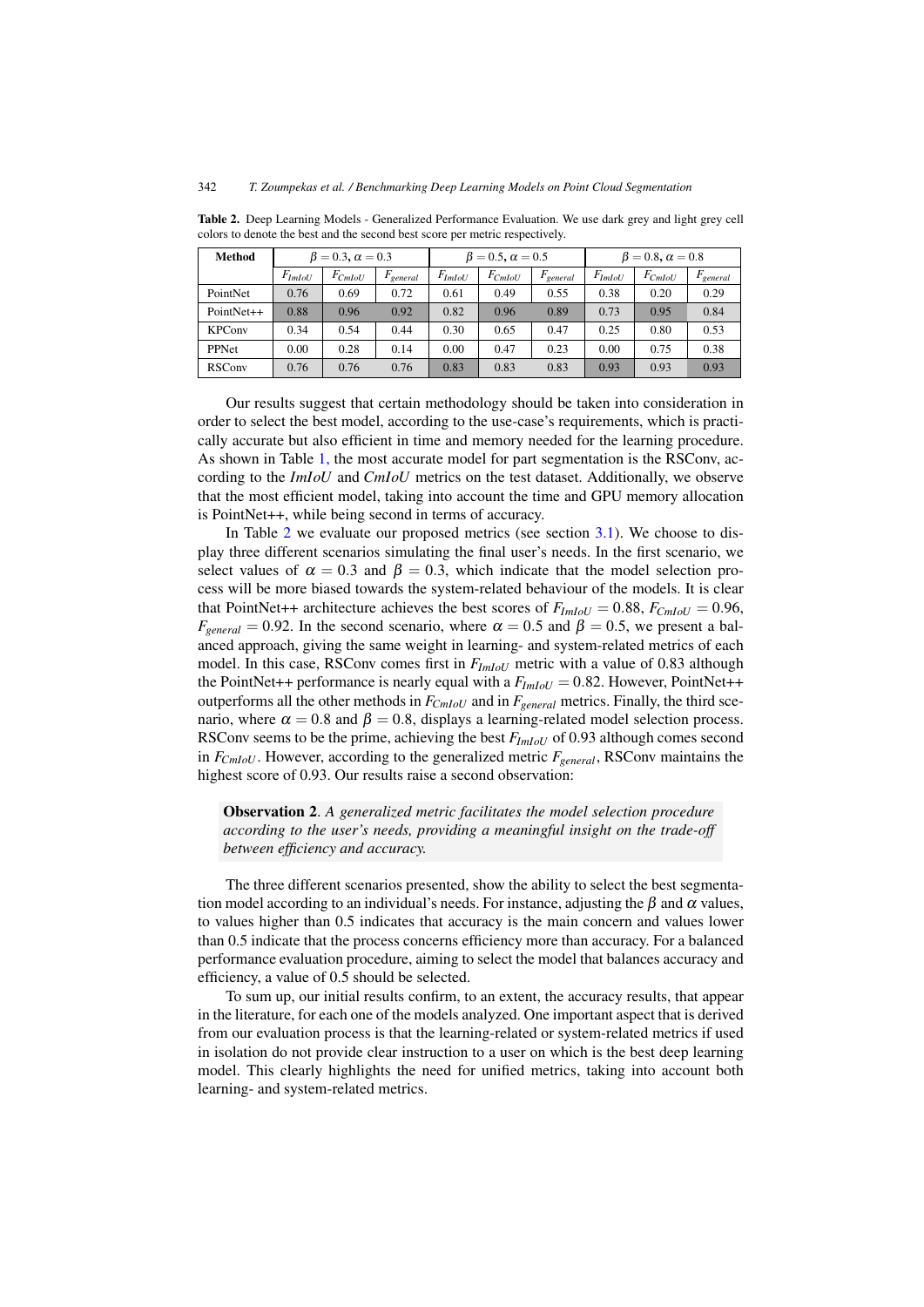Our findings set us apart from the majority of previous research in this field. While the work in  $[13,14]$  presents a time-to-accuracy analysis with a focus on image classification and segmentation tasks, i.e. 2D data, we provide an analysis involving accuracy, run time and memory footprint on point cloud data, i.e. 3D data. Other studies, such as [\[8\]](#page-9-0), clearly indicate that is of utmost importance to evaluate deep learning segmentation models on the execution time, the memory footprint and the accuracy of them. However, their analysis presents only accuracy results of the utilized models. On the contrary, we analyse all of the aforementioned metrics, providing significant insights.

Actually, examining Figure [1,](#page-6-0) we could identify some additional remarks, such as (i) there is a difference between the epochs where the best *CmIoU* and *ImIoU* are obtained, and (ii) the PPNet model is the only model of the five that we have investigated, that achieved first the best *CmIoU* and second the *ImIoU*. Potential next steps are to enrich our proposed metrics by focusing on exploiting this information and taking into account these additional factors and to further analyse the features of each class of the ShapeNet dataset to include the concept of per-point classification accuracy. We expect that the inclusion of all this additional information in our metrics and the rigorous experimentation with more available datasets for the point-cloud part segmentation task may produce new insights into the models.

### 5. Conclusion

The majority of the research studies in part segmentation analysis using point clouds mostly focus on the improvement of the learning-related metrics of *CmIoU* and *ImIoU*, i.e. accuracy, and there is a little emphasis on the system-related metrics, i.e. efficiency, and in the trade-off between them. Therefore, the scope of this article has been limited to the analysis of learning-related and system-related performance metrics, which extends considerably the point of view of the current literature in point cloud part segmentation.

This paper provides experimental insights aiming to balance the decision border of the model selection procedure in point cloud part segmentation methodologies. We have analysed five neural network models, namely PointNet, PointNet++, KPConv, PPNet, RSConv, using the mostly utilized ShapeNet dataset in the task of 3D point cloud part segmentation. The first outcome of our analysis is that the most accurate model seems to be the RSConv architecture and the most efficient the PointNet++. We propose the  $F_{CmloU}$ ,  $F_{ImIoU}$ , and the arithmetic mean of those  $F_{general}$ . Our metrics aid the benchmarking of different models and provide insights on the trade-off between accuracy and efficiency. We conclude that in a case with a balanced trade-off between accuracy and efficiency, i.e.  $\alpha = 0.5$  and  $\beta = 0.5$ , the selected model should be PointNet++, which is the most efficient while achieves the second highest *CmIoU* and *ImIoU* values in test data. Note that our proposed metrics portray the ability to personalize the model selection, by selecting the trade-off between accuracy and efficiency depending on the research objective.

We believe that there are possible further exploration directions, such as the development of a benchmark taking into consideration varying comparison dimensions. As future work, we consider that additional factors should be included in the metrics, such as robustness.